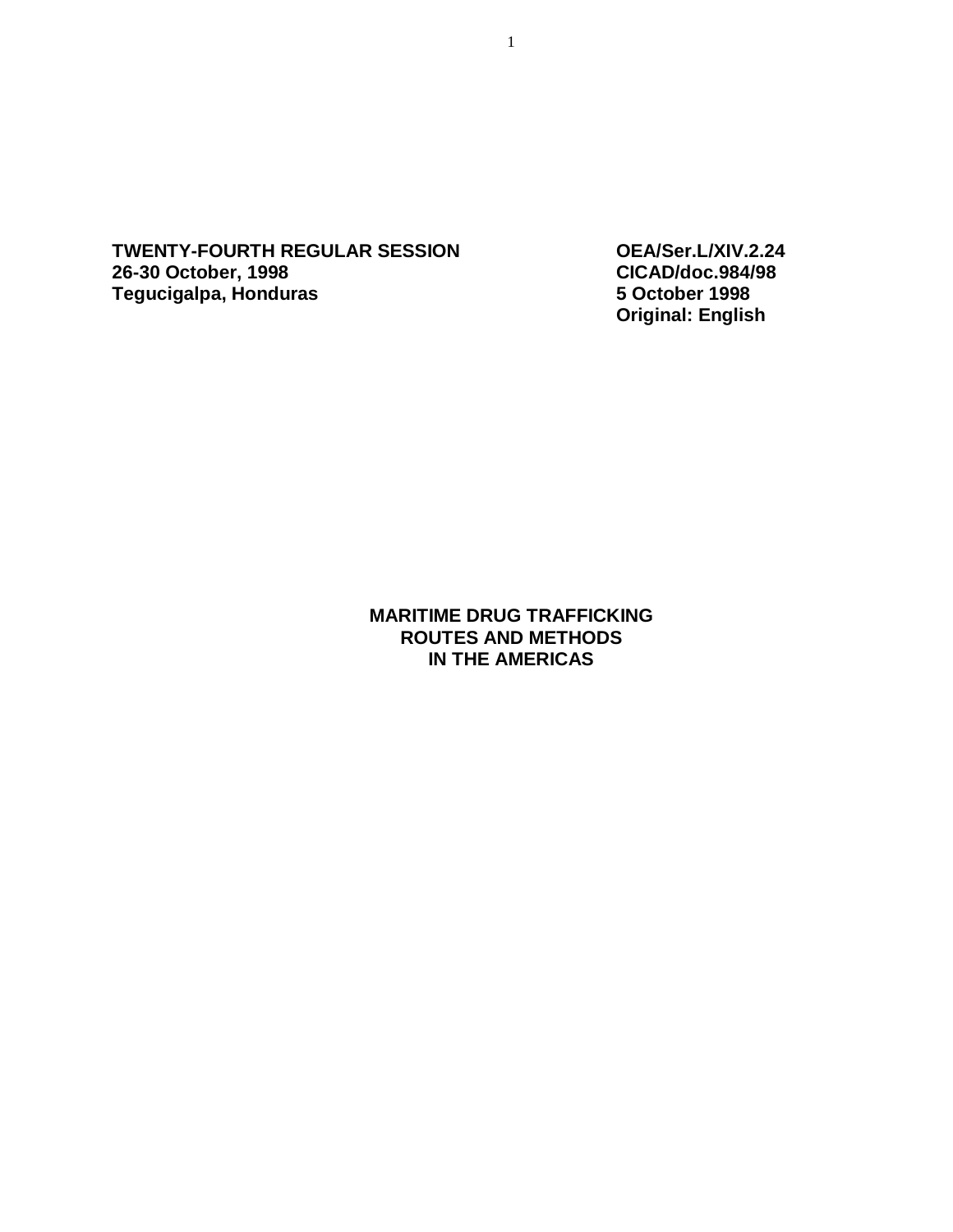

# **ORGANIZATION OF AMERICAN STATES INTER-AMERICAN DRUG ABUSE CONTROL COMMISSION**

# **FIRST INTER-AMERICAN MEETING OEA/Ser.L/XIV.4 ON ANTIDRUG MARITIME CICAD/MAR-PE/doc.18/98 add.1 (Group South America) Original: English September 8-10, 1997 Lima, Peru**

**COOPERATION 30 January 1998** 

**MARITIME DRUG TRAFFICKING ROUTES AND METHODS IN THE AMERICAS**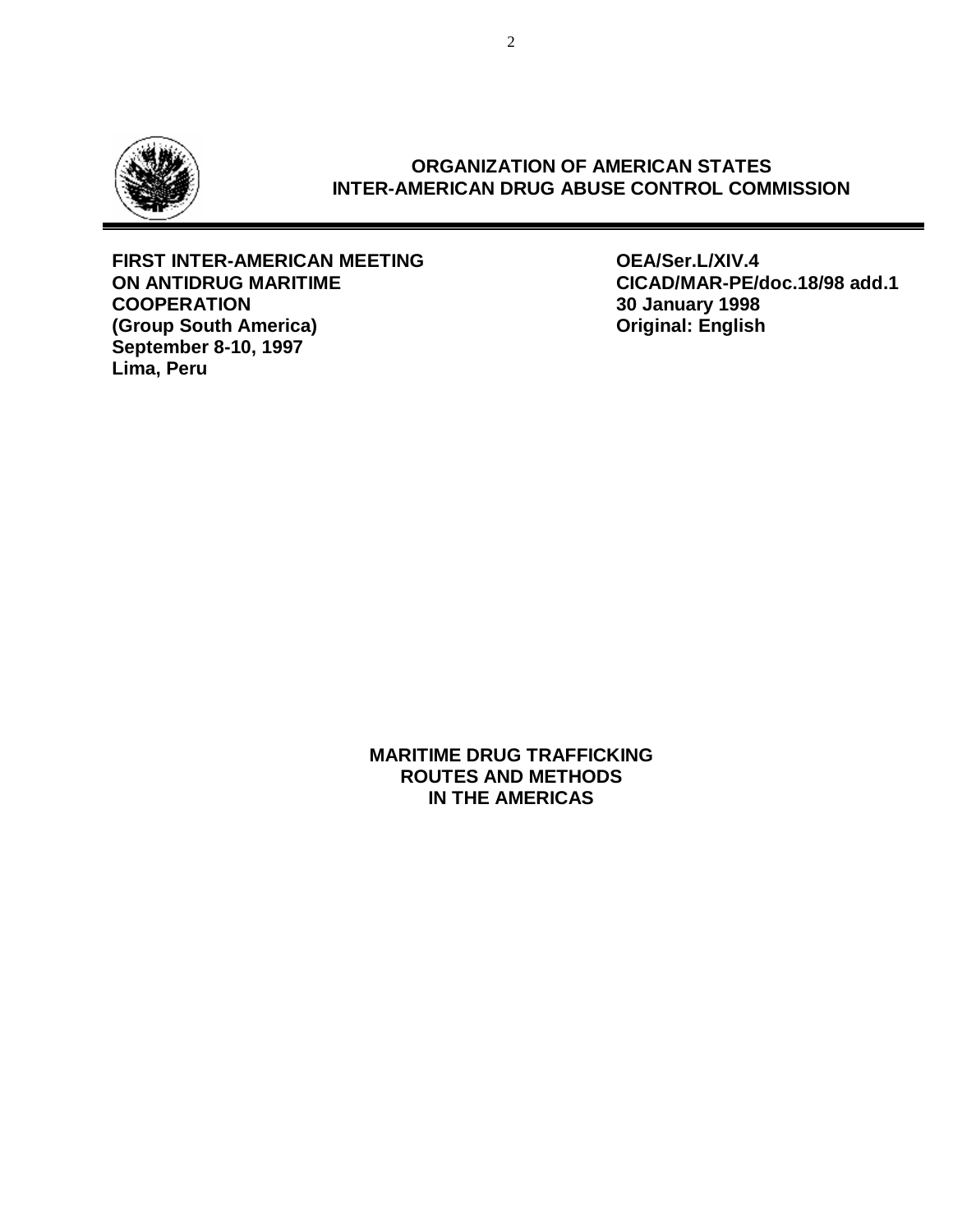# *CONTENTS*

| Page |
|------|
|      |
|      |
|      |
|      |
|      |
|      |
|      |
|      |

# Annex I

Drug Trafficking Routes (Map)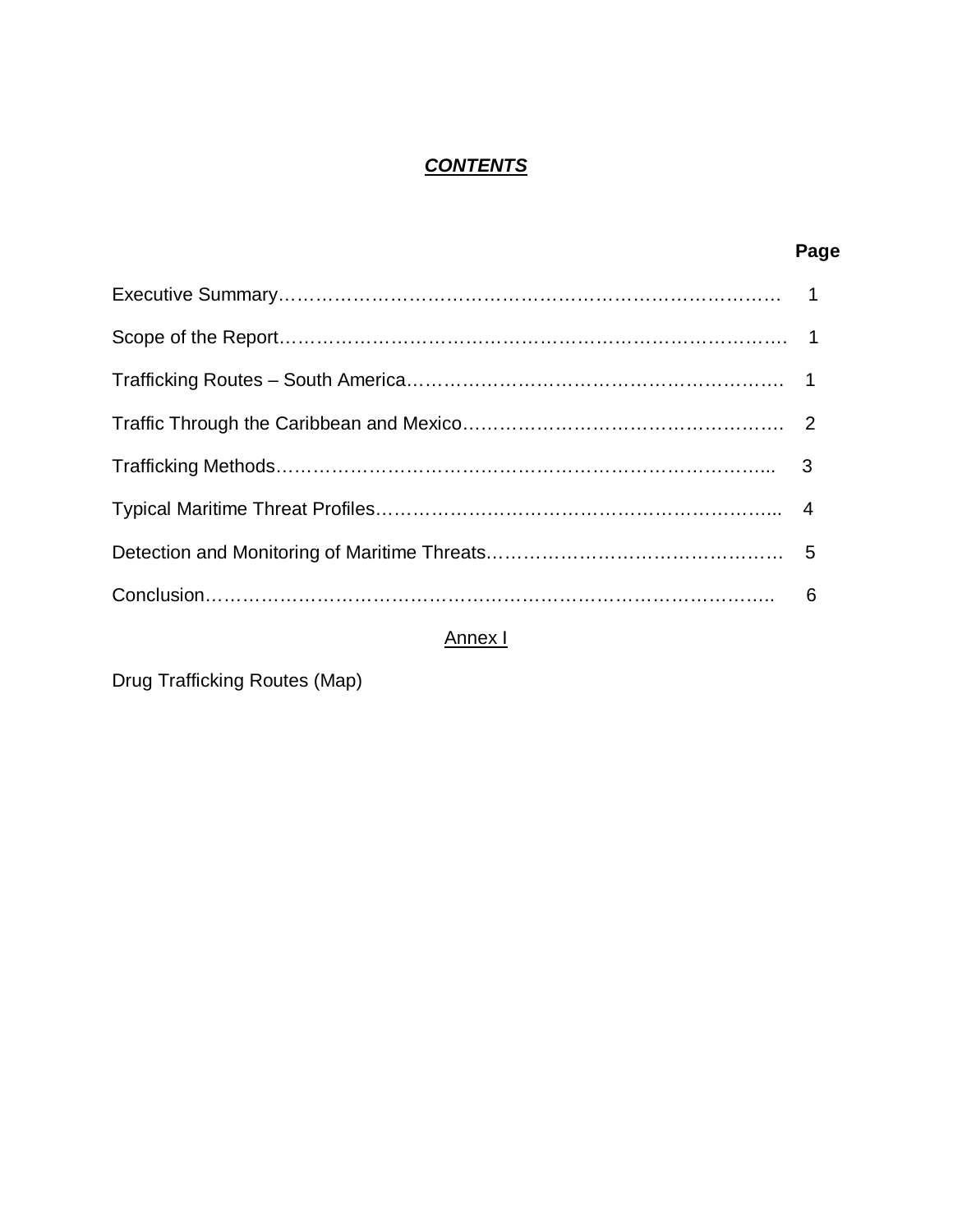# *Executive Summary*

The trends in South American cocaine production and distribution raise the probability that maritime transport will continue to play a significant role in the overall strategy of narco-traffickers. In the absence of a comprehensive waterways engagement strategy, maritime smuggling routes are only going to proliferate. The transnational nature of the drug trade implies that countries should cooperate in their counternarcotics efforts at both the bilateral and multilateral levels. This should include negotiating comprehensive maritime counternarcotics agreements that address issues such as shipriders, boarding procedures, pursuit and entry, etc. to facilitate wellcoordinated interdiction operations. In the final analysis, successful implementation of a comprehensive waterways engagement strategy is ultimately the only way to significantly improve maritime interdiction operations in both source and transit zones.

# *Scope of the Report*

This paper is intended to briefly outline the maritime routes and methods in drug trafficking in South America and into and through the Caribbean. It also provides details on the methods and types of conveyance used for drug shipments as well as detection and monitoring techniques typically employed by maritime law enforcement authorities. The methods, routings and modes of transport used by drug traffickers are frequently changed according to their own preferences, resources and perceptions of the danger of interdiction. The information provided below is a summary compiled from unclassified sources. It is not meant to be a comprehensive report, but seeks to give only a snapshot of maritime drug trafficking which governments in the region can consider when preparing to counter this problem.

# *Trafficking Routes – South America*

There are many maritime routes within South America that are exploited by narco-trafficking organizations. However, a close look at the Amazon – not just the part belonging to Brazil, but the basin of the Amazon river as a whole – helps shed light on the real magnitude of the problem. (Please refer to the map at Annex I to have a graphic representation of the narrative below.)

The basin as a whole covers 7.8 million  $km^2$ , 66% of which are within Brazilian territory. The rest not only includes rain forest areas but also the mountainous regions of Andean countries. The upper valleys of the Huallaga and Ucayali rivers, both tributaries of the Amazon rivers, produce most of the Peruvian coca-cocaine output; Bolivia's main producing regions, Chapare and the Yungas, are linked by boat to the Guaporé and Madeira rivers which cross most of Brazil's central Amazon; some coca and cocaine production areas of Colombia are located in the upper valleys of the Apaporis and Caquetá rivers, which takes the name of Japurá in Brazil, as well as in the upper valleys of the Vaupés and Putumayo rivers, the latter becoming the Ica in Brazil.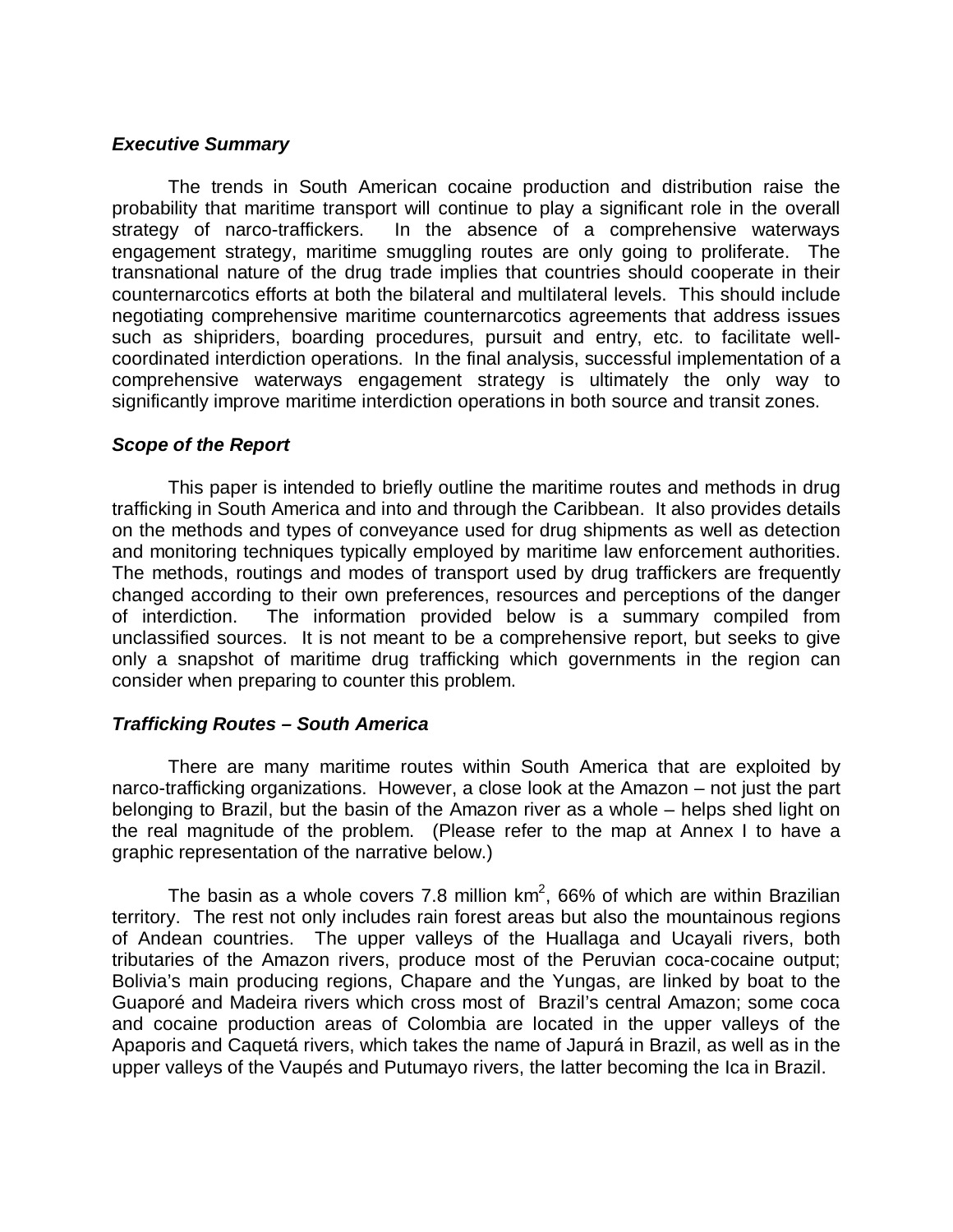Apart from rivers and air, rail facilities and roads link Bolivia's coca production areas, not only to the south of the Brazilian Amazon, but also to the states of Southern Mato Grosso and Sáo Paulo in the center-south of Brazil. Colombia's Andean valleys are linked by mostly tarred roads to Manaus, the largest city in Brazil's Amazon region, through Venezuela.

Drug transport in the region is characterized by multiple routes and hubs which serve as warehouses used as platforms for export, commercial outlets or mere transit points. Some of the most significant Amazon corridors have been identified:

- 1. The Brazil-Colombia corridor, divided into two main routes: a) the route to Venezuela which cuts into Brazil through the Roraima territory, goes on to Manaus and links to Guyana; b) the route of the upper Rio Negro, which goes through Sáo Gabriel da Cachoeira and leads to Manaus.
- 2. The Peru-Colombia-Brazil corridor, with the upper part of the Amazon river connecting the lower valleys of the Huallaga, Ucayali and Marañon rivers of Peru and Colombia's Putumayo river with Manaus, through the towns of Iquitos (Peru), Leticia (Colombia), and Tabatinga (Brazil).
- 3. The Peru-Brazil corridor, where the state of Acre is the routes' main point of entry into Brazil, with a) the Puerto Portillo (Peru), to Cruzeiro do Sul (Brazil), route; b) the Puerto Maldonado (Peru), Cobija (Bolivia), to Nova Brasileia and Rio Branco (Brazil), route.
- 4. The Bolivia-Brazil corridor has the largest number of possibilities: a) Magdalena (Bolivia), Costa Marques (Brazil), Cacoal-Ji Parna by road BR-364; b) the route of the state of Rondônia (Brazil) via Guayamerin (Bolivia), Guajaramirim and Porto Velho (Brazil), linking Bolivia's Yungas to Manuas through the upper valley of the Beni and southwestern Brazil by road BR-364; c) the Pantanal route: to the north via Cochabamba (Bolivia), Cáceres, Cuiabá (Brazil), through Barra do Garcas towards Goiânia in Goiás State or heading to Uberlândia and Ribeirâo Preto (Brazil); to the south via Santa Cruz de la Sierra, Puerto Suárez (Bolivia), and Corumbá (Brazil), on to Campo Grande, in the state of Mato Grosso do Sul, and west to Sâo Paulo state (Brazil).
- 5. The Bolivia-Paraguay-Brazil corridor, with routes: a) Pedro Juan Caballero (Paraguay), Ponta Porâ and Londrina (Brazil); and b) Ciudad del Este (Paraguay), Foz do Iguacú (Brazil), to the ports of Paranaguá, Santos and Rio de Janeiro on the Atlantic coast of Brazil.

# *Traffic Through the Caribbean and Mexico*

Maritime cocaine smuggling through the Caribbean often moves in the direction of Puerto Rico where it is repackaged and staged for direct shipments to major U. S. East Coast markets. Seaborne smuggling operations consist primarily of go-fast boats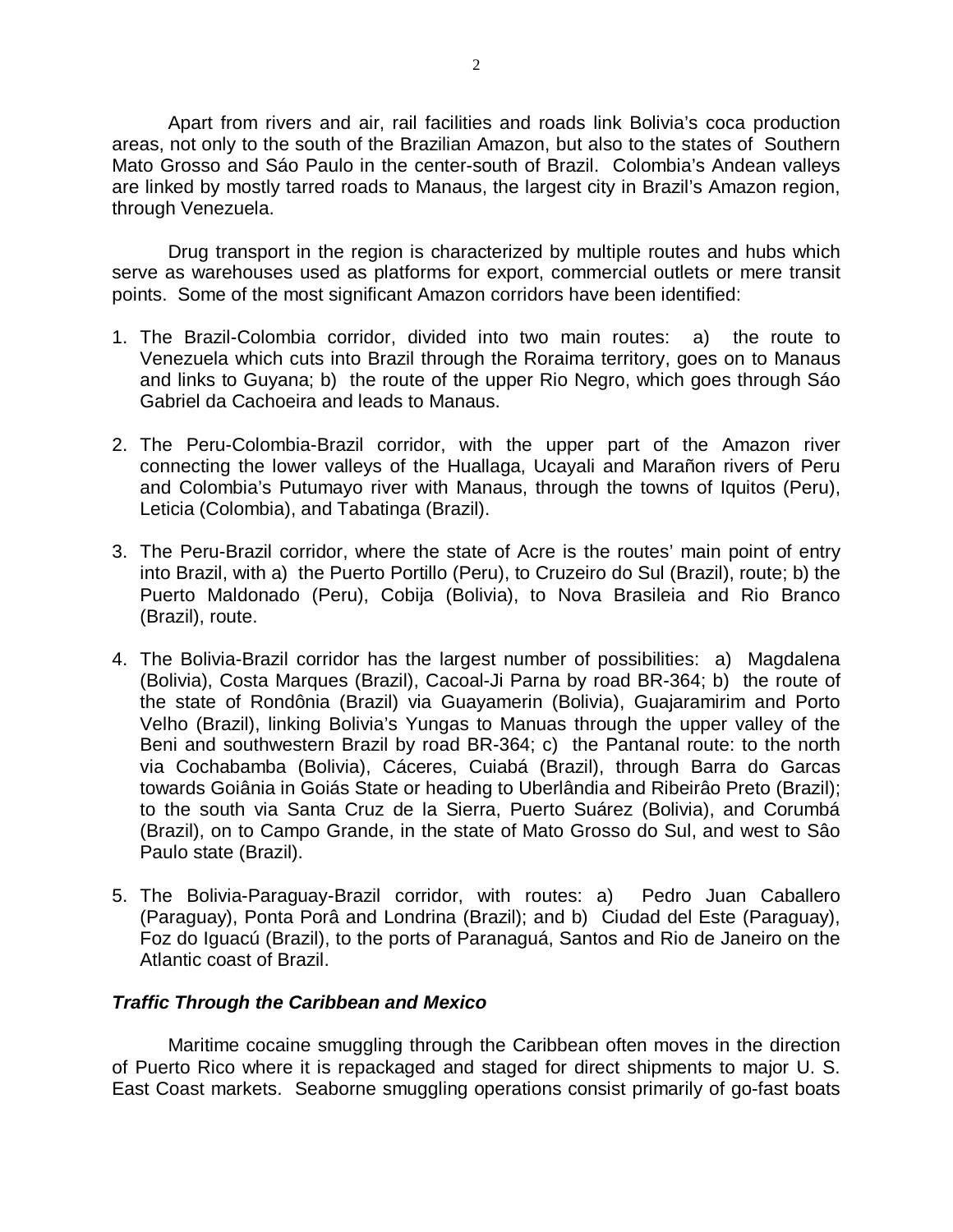that depart from Colombia's North Coast and Venezuela, typically carrying between 800- and 1200-kilogram shipments of cocaine. Sailing and fishing vessels are also used, although to a more limited extent. These vessels depart the North Coast of Colombia, hugging the Venezuelan coast, and either proceed directly to Puerto Rico, the Dominican Republic, or Haiti, or keep close to the coasts of the eastern Caribbean islands until they reach their final destinations. Traveling up the island chains allows traffickers to blend with other vessel traffic. Vessels sometimes off-load to locally built open fishing boats, known as *yolas*, positioned from 40 to 150 nautical miles off the coast of Puerto Rico and the Dominican Republic, or in the Leeward Islands. The *yolas* proceed to Puerto Rico and off-load cocaine on Puerto Rico's east coast.

A large part of the cocaine traffic between South America and the United States is routed through Mexico by using a number of routes and methods. Maritime activity includes shipping cocaine from Colombia's western coast by bulk cargo ships or fishing vessels sailing from the Port of Buenaventura, following eastern Pacific routes to either Mexico or Central America.

High-speed "go-fast boats", freighters, and fishing vessels sail from Colombia's North Coast; from the Ports of Cartagena or Barranquilla; from the Gulfs of Uraba or Morrosquillo; or from the Guajira Peninsula. Vessels with cocaine shipments to be transported through Mexico follow northwesterly courses into the western Caribbean, en route to such locations as Bancos Chinchorro, Cancun, Isla Mujeres, and Cozumel, off the coast of the Yucatán Peninsula, where the cocaine shipments are off-loaded on shore, or transferred to Mexican vessels for delivery to shore.

# *Trafficking Methods*

Traffickers conceal shipments of cocaine within commercial maritime cargo carried by legitimate shipping services from South America into the United States. A variety of concealment methods are used, including the secretion of cocaine within container walls or floors, commingling the drug with legitimate cargo, and concealing it within compartments in legitimate cargo. In addition to concealing the shipments of cocaine within maritime cargo, traffickers circumvent inspection by altering shipping documents at intermediate transshipment points, and using counterfeit customs seals.

Bulk cargo ships are frequently used to smuggle cocaine to staging sites in the western Caribbean-Gulf of Mexico area. These vessels typically are 150- to 250- foot coastal freighters that carry an average cocaine load of approximately 2.5 metric tons. The most common storage locations for cocaine are hidden compartments within fuel or ballast tanks. Modifications sometimes are made to the structure of the vessel, in order to make access to hidden compartments virtually impossible without literally tearing the vessel apart. Additionally, compartments in some cases are mounted on the ship's exterior such as sealed metal tubes attached to the underside of the vessel.

Commercial fishing vessels are also used for smuggling operations. Fishing vessels are well suited for smuggling operations because they typically have capacities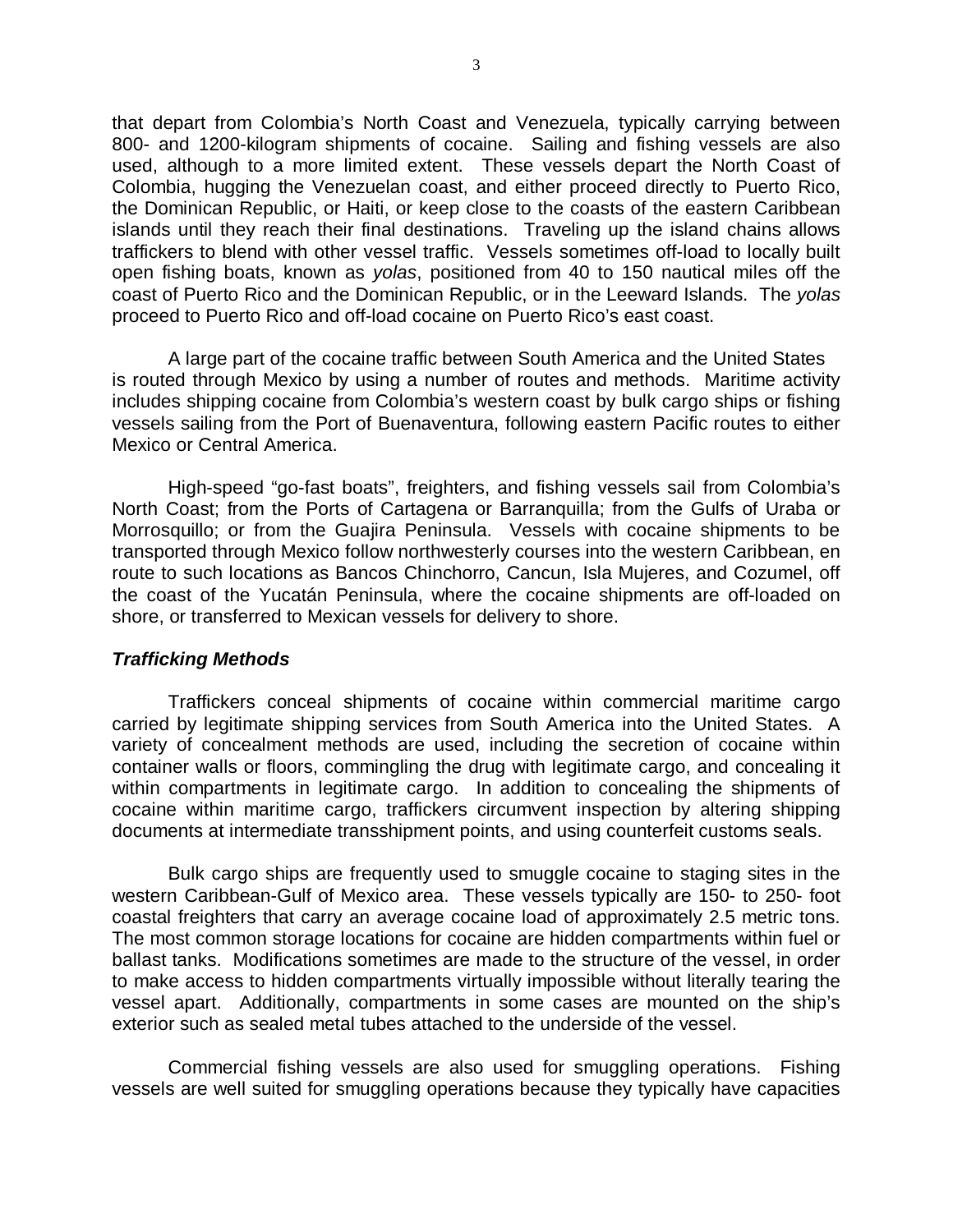for large shipments and are equipped with sophisticated navigation and communications equipment. Consequently, they do not require refitting that would indicate the vessels' roles in smuggling operations. Additionally, commercial fishing vessels are often able to stay at sea for long periods and travel long distances.

Smugglers also try to avoid detection by operating at night without navigation lights. Smugglers receive off-loads during at-sea transfers from mother ships that arrive from source countries, and then land with the cocaine at marinas, isolated inlets, bays, bayous, beaches, or other areas that would hinder surveillance. Landing sites are typically located near major roads that connect to interstate highway systems, thus proving smugglers with easy access to escape routes.

Maritime craft known as low-profile vessels (LPVs) have also been used to smuggle cocaine, especially to Puerto Rico. LPVs are small, sleek vessels that ride low in water and often have light gray camouflage paint schemes – all factors that make these vessels difficult to spot at sea at distances of over 1.5 nautical miles. Finally, traffickers also use the satellite-based Global Positioning System (GPS), which can pinpoint the maritime and air drops in the sea with great accuracy. As a result, traffickers do not have to openly communicate as frequently as they did in the past and can better make use of the vast area of water in the Caribbean.

# *Typical Maritime Threat Profiles*

# *Low profile vessels:*

15-25 ft. in length, outboard engine, speed 10-20 kts., wooden or fiberglass construction, 1-4 feet freeboard, open construction; crew of 2-4 persons; often no registry; limited duration at sea in other than calm sea state.

# *Go-fast vessels:*

25-50 ft. open boat; high horsepower to weight ratio; typically powered by twin outboard engines; capable of sustained speeds of 20-40 kts in 1-3 ft. seas; may carry extra fuel to extend range from departure points in South America to Caribbean islands or Central America; 2-4 storage compartments; fiberglass or wood construction; crew of 2-5 persons; ability to stay at sea is limited to a couple of days; often not registered with any state.

# *Fishing vessels/small coastal freighters:*

40-250 ft.; speed 6-15 kts; capability to stay at sea for 5-20 days; holds for fish or other cargo; liquid load capacity (fuel, water, lube oil); crew of 3-15 persons; can be outfitted with advanced communication and navigation equipment; often configured with hidden compartments in liquid load tanks, holds, or beneath false decks; steel construction; flag of convenience or regional registry; may require dockside boarding to safely access and account for all space.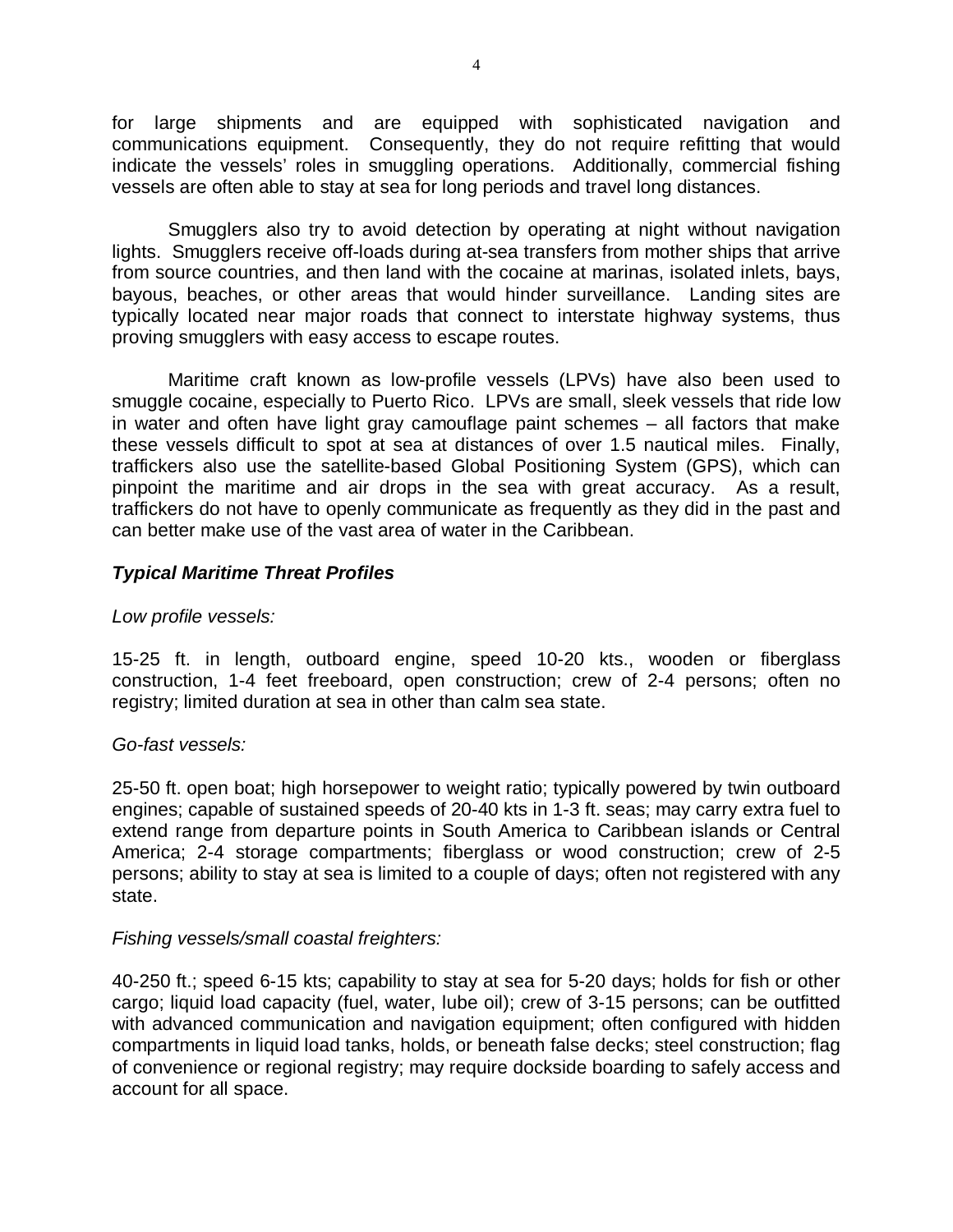#### *Recreational vessels:*

25-70 ft. cabin cruisers or sailing yachts; speed of 6-25 kts; capability to stay at sea 3-7 days; crew of 2-8 persons; may contain small hidden compartments behind appliances, gear storage lockers, berthing area or within modified fuel or water tanks; fiberglass, wood and aluminum construction; regional and worldwide flags.

# *Ocean going freighters:*

Over 250 ft.; speed of 10-25 kts; capability to stay at sea for weeks; crew of 8-20 persons; multiple holds for bulk or palletised cargo; or cargo carried in intermodal containers; numerous fuel, water and oil tanks; ballast voids and machinery spaces; flag of convenience registry; normally requires dockside search to conduct thorough search safely.

# *Detection and Monitoring of Maritime Threats*

# *Low-profile/go-fasts:*

Visual identification from vessels and aircraft is extremely difficult at night at any sea state other than calm. Radar from vessels and aircraft has limited success due to the absence of metal in the hull construction and the low freeboard. Once visual contact is established, it must be maintained through foreign waters or contact will be lost. Go-fasts present the dual problem of low-profile detection difficulties plus high speed for escape into foreign territorial waters.

# *Fishing vessels/small coastal freighters:*

Detection is accomplished by visual identification from aircraft or vessel and radar (land, vessel or aircraft based). Once detected, the vessels are easier to track due to metal construction. Normal vessel activity (fishing, commercial delivery) often takes these vessels into foreign territorial waters in "innocent passage".

# *Recreational vessels:*

Detection is accomplished primarily by visual identification and vessel radar. Land and aircraft based radar is less effective as most of hull construction is fiberglass or wood. Small size and slower speeds (leaving a small wake) make visual detection from aircraft difficult in other than calm sea state. Cruising activity often places vessels in close proximity to foreign territorial waters.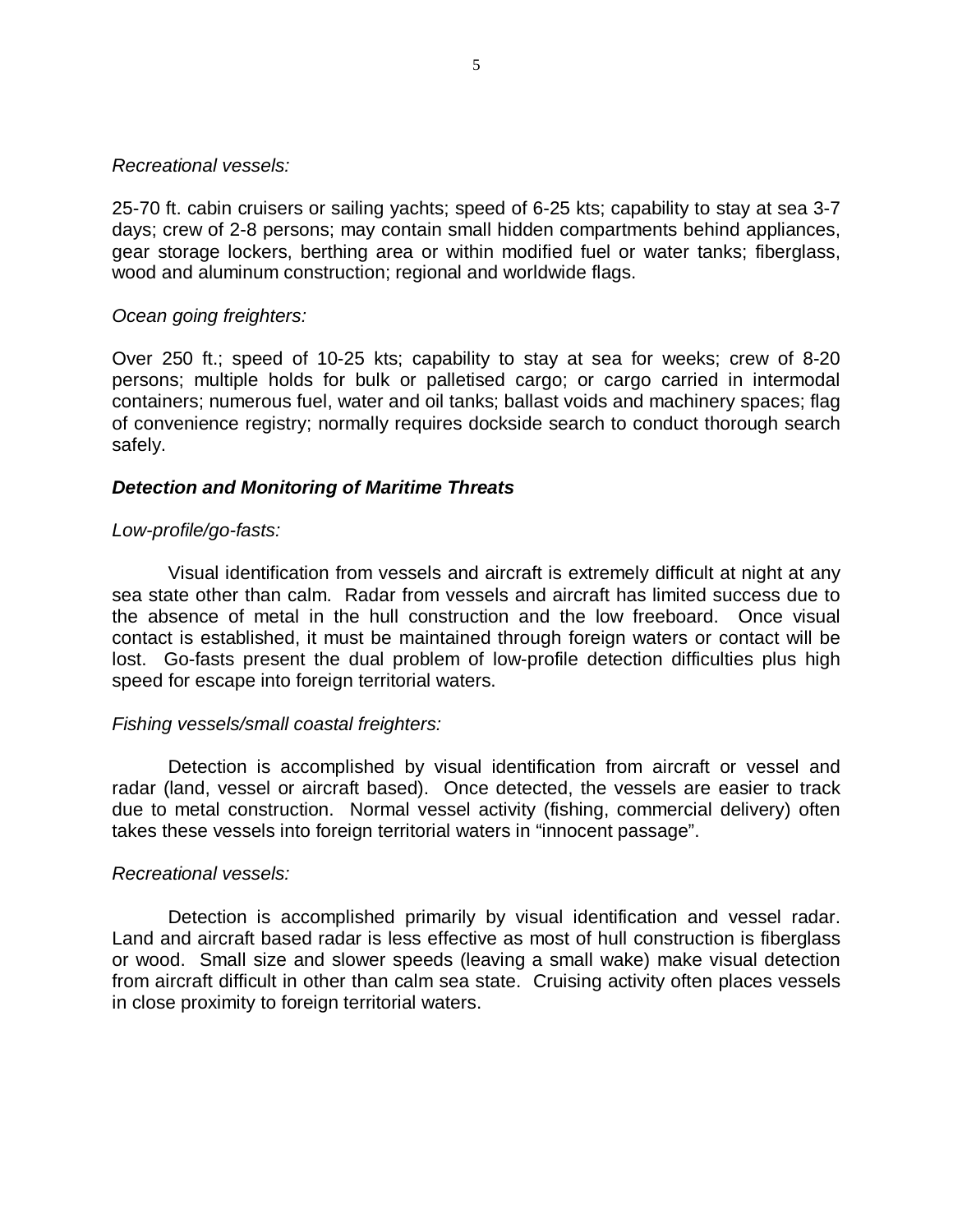# *Conclusion*

Drug traffickers are increasingly relying on non-commercial and commercial maritime vessels--such as the ones outlined in this paper--to transport drugs. According to law enforcement sources, about 85% of the cocaine being trafficked towards the US through the Caribbean corridor is maritime. In addition, drug smuggling via commercial vessels is believed to be the primary method for shipping drugs in the transit zone. Therefore, maritime cooperation among law enforcement authorities will be essential in reversing this trend. This cooperation should include intelligence sharing at all levels in order to enhance trust, which is absolutely essential in this type of multinational approach. In the absence of such maritime cooperation in the source and transit zones, the trend will only get worse.